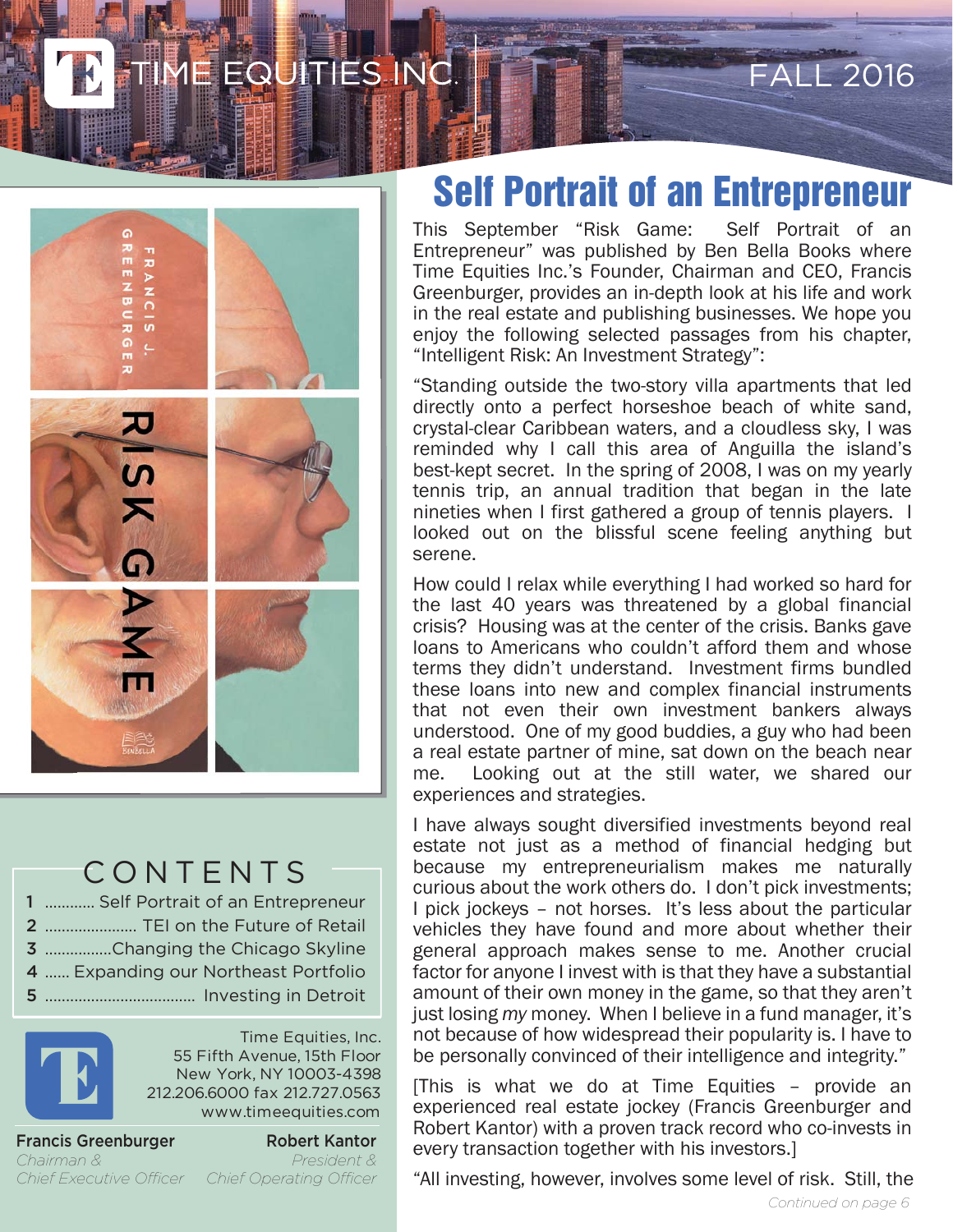# **TEI ON THE FUTURE OF RETAIL**

Online retailing is a phenomenon that traditional retailers cannot ignore. Macy's has announced plans to close 100 stores nationwide, and Walmart has been spending heavily on technology and fulfillment centers, both as part of a new focus on omni-channel retailing where the boundaries between ordering online and picking up purchases in the store have blurred. Cap rates for retail centers have increased in secondary and tertiary markets to reflect this new reality. For Time Equities, however,where many see difficulty and uncertainty, we see a compelling opportunity.

Over the last five years Time Equities has overseen a substantial expansion of our national retail platform. By applying our disciplined approach to the acquisitions underwriting process, we believe the returns on these assets are sustainable and may provide above average returns over time. In particular, we buy strip centers and malls that have high per store sales volumes, high traffic counts, good demographics and proximity to a strong population base. We favor value oriented centers with discounters that typically fare better in downturns. We look to add services to our centers that online retailers cannot provide with an emphasis on the social aspect of shopping as regional malls represent a type of town square: restaurants, fitness centers, movie theaters, urgent care facilities, pet care and kid clubs. Indeed, as we have expanded our retail portfolio, opportunities to leverage our relationships with national retailers have increased.

An important, frequently overlooked fact is that although Amazon does have free, same day delivery, it is only available in 14 large metropolitan areas and mostly on the coasts. This service is not available in submarket locations, such as Monroe, North Carolina, Antioch, California or Ogden, Utah, where we have acquired shopping centers. Additionally, online retailing can actually drive brick-and-mortar expansion for online retailers that want to open up "show rooms" to display their product to customers that cannot feel and experience the product via the Internet, such as Bonobos and Casper (an online menswear and mattress retailer, respectively). Even Amazon is opening a drive-up grocery store in its hometown of Seattle. Other e-commerce companies, such as Gilt or eyewear retailer, Warby Parker, have retail stores because they understand how brick-and-mortar stores can provide brand exposure and physical engagement with the product that an online shopping experience cannot.

In short, we believe that the panicked proclamation of traditional retail's death is extreme. We see a baseline of retailing demand. We believe the higher returns for select retail assets more than compensate for their risk. The sales volume and occupancy rates at our centers are strong. We are hoping that the Time Equities investment philosophy of "staying ahead of the curve" will continue to reward our investors.

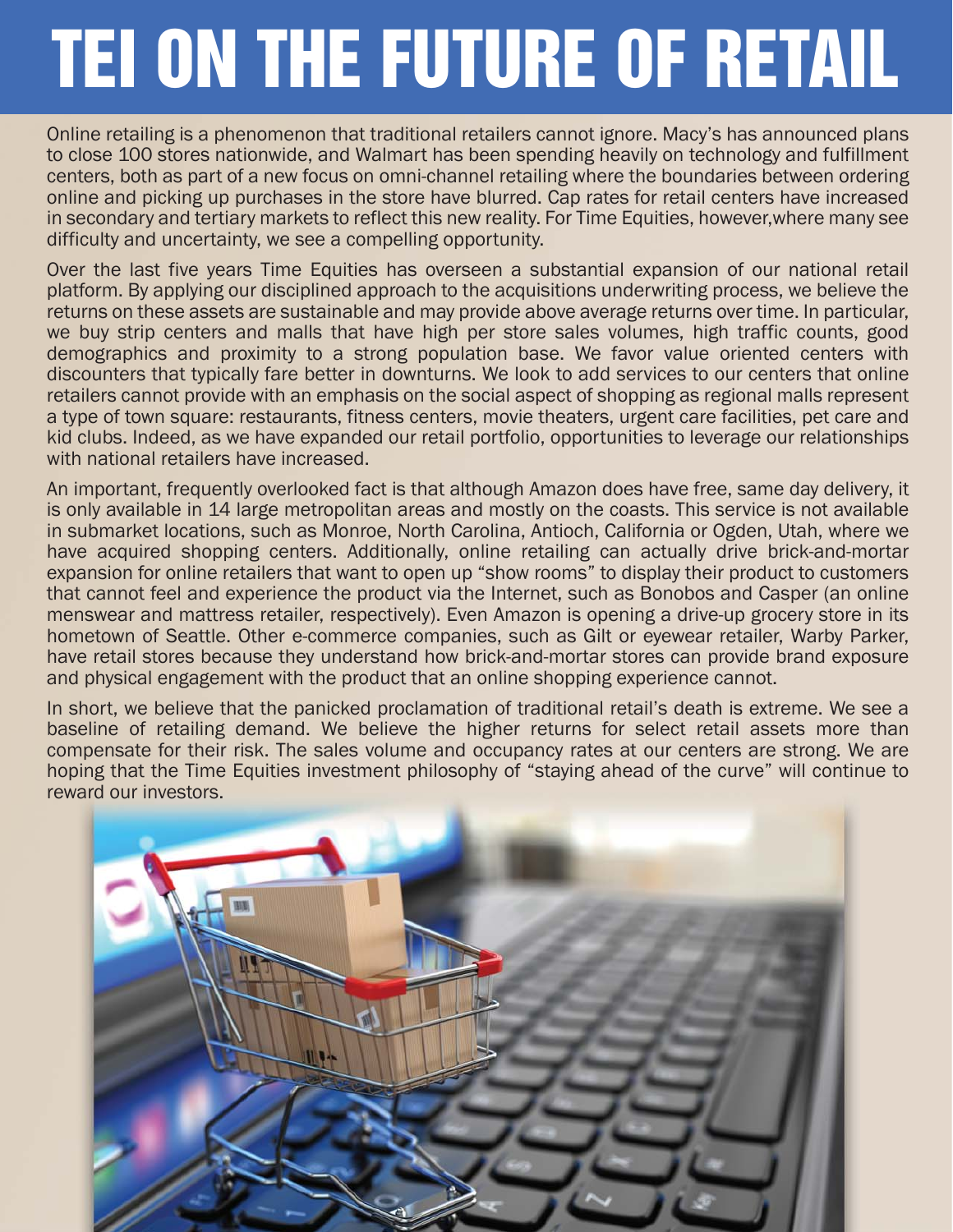## CHANGING THE CHICAGO SKYLINE

We are pleased to announce that the Chicago Planning Commission has accepted the design of Helmut Jahn, the world renowned architect for our 1000 S. Michigan Avenue luxury high rise residential tower known as "1000M". The building's innovative design will transform the fashionable South Loop neighborhood.

1000M will rise 73 stories and have a height of 832 feet with 335 residential units and 3,000 square feet of ground floor retail. A 10-story garage is planned containing 486 stalls. The tower will have spectacular views of downtown Chicago, Grant Park and Lake Michigan.

We have also closed on a \$26 million credit line from Citizen's Bank for pre-construction financing. The predevelopment loan in the amount of \$12 million, which was a purchase money mortgage from First American Bank, was paid off at closing. The Lender will make monthly advances to cover interest expense. The facility matures in 24 months subject to a one year extension option and accrues interest at 365 basis points above one month LIBOR.

The site for 1000M was acquired by Time Equities and JK Equities as a joint venture for \$17.2 million from First American Bank, which had foreclosed on the property in 2010. The site had originally been purchased by the prior owner for \$48.3 million in 2005. Time Equities and JK Equities expect to open a sales center for the condominiums in the summer of 2017.

D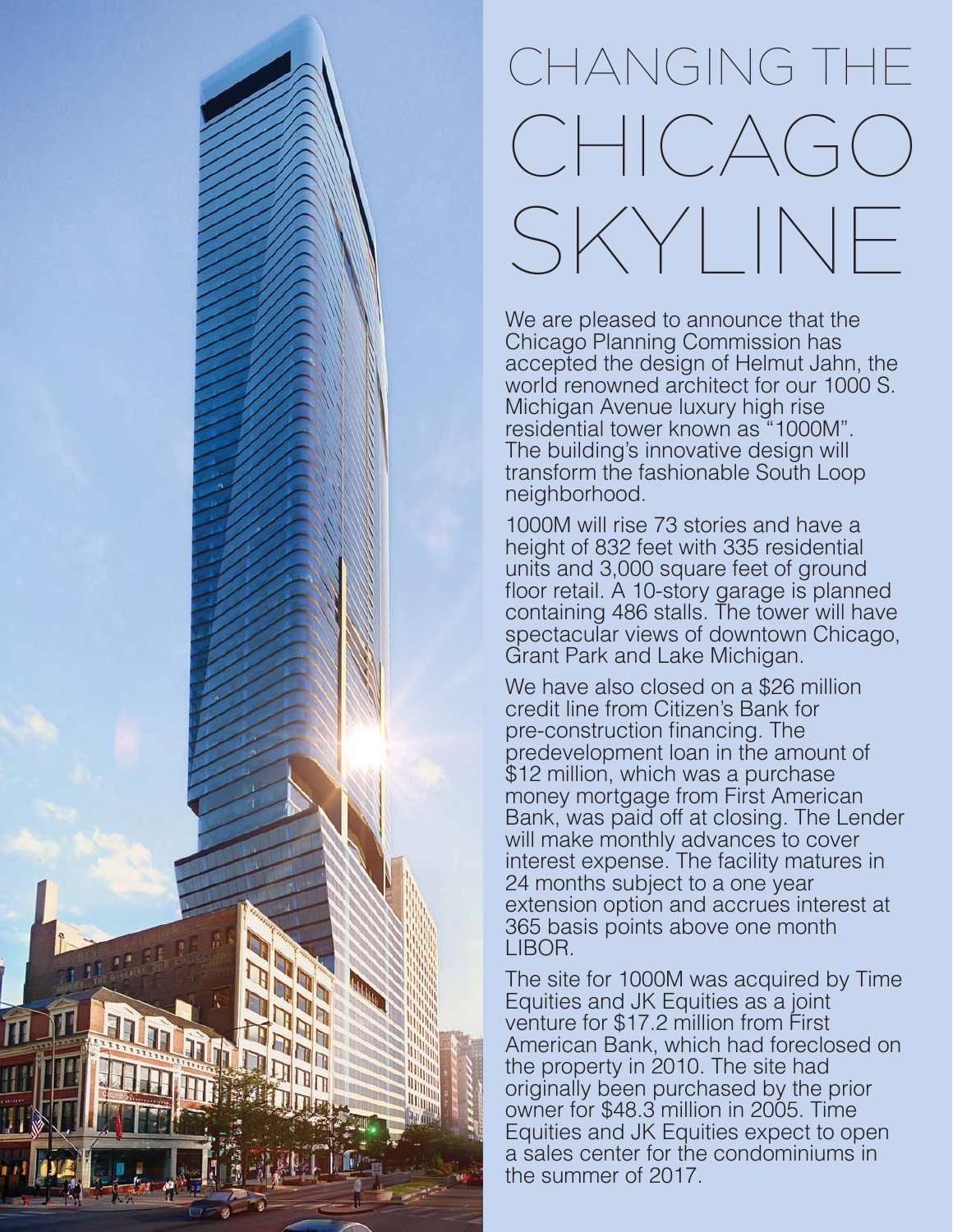

In July 2016 we acquired three Class B suburban office buildings totaling 280,000 square feet for \$15 million, which are located at 4, 5, and 6 Century Drive, Parsippany, New Jersey. This acquisition is the result of another joint venture with the Bergman Real Estate Group, who have substantial experience in this submarket and with whom we have acquired similar assets. When acquired, the Parsippany Office Portfolio had an occupancy level of 57% with a diverse roster of 19 tenants. The property is on 21 acres with a full service cafeteria, ample parking and a courtyard. The complex is a 35 minute drive from New York City and is near Routes 287, 80 and 280, which are major interstate highways in New Jersey.

We bought the Parsippany Office Portfolio at a significant discount to replacement cost and surrounding sales comps. Our business plan is to aggressively market the vacant spaces and lease up the property to a stabilized occupancy (85%). We have underwritten rental rates at \$18 per square foot, which is well below competing rental rates, and we plan to implement design and amenity upgrades to provide greater value for existing tenants and to attract new tenants as well. The site is next to the Mack Cali business campus which has numerous Class A office properties.

As part of our effort to upgrade the Parsippany Office Portfolio and our other suburban office properties, we are creating the "business" or "Time" lounge which introduces the kind of amenities found in WeWork and other successful co-working spaces: coffee bar, recreation (billiards and ping pong), arts studio, communal tables, specialized seating allowing for collaboration or individual laptop work stations, conference rooms and a nearby fitness center. The millennial generation wants not only formal offices but also informal or casual spaces where they can dual task between working on their laptops and having a coffee or casual conversation. Our goal is to transform the formality of traditional suburban office buildings into amenity-rich environments more relevant to today's work force generation.

We are projecting a 7 year average leveraged return of 11.29%. The lease expiration schedule for the portfolio is staggered (only 15% of the total portfolio rolls in the first two years of operation), which will enable us to retain cash flow and focus on new lease up immediately. By the second year of operation we hope to be able to obtain permanent financing in the range of \$11.7 million and make a substantial return of capital distribution.

We believe we have acquired a well located asset that will continue to provide solid double digit returns to our investors after the business plan is implemented.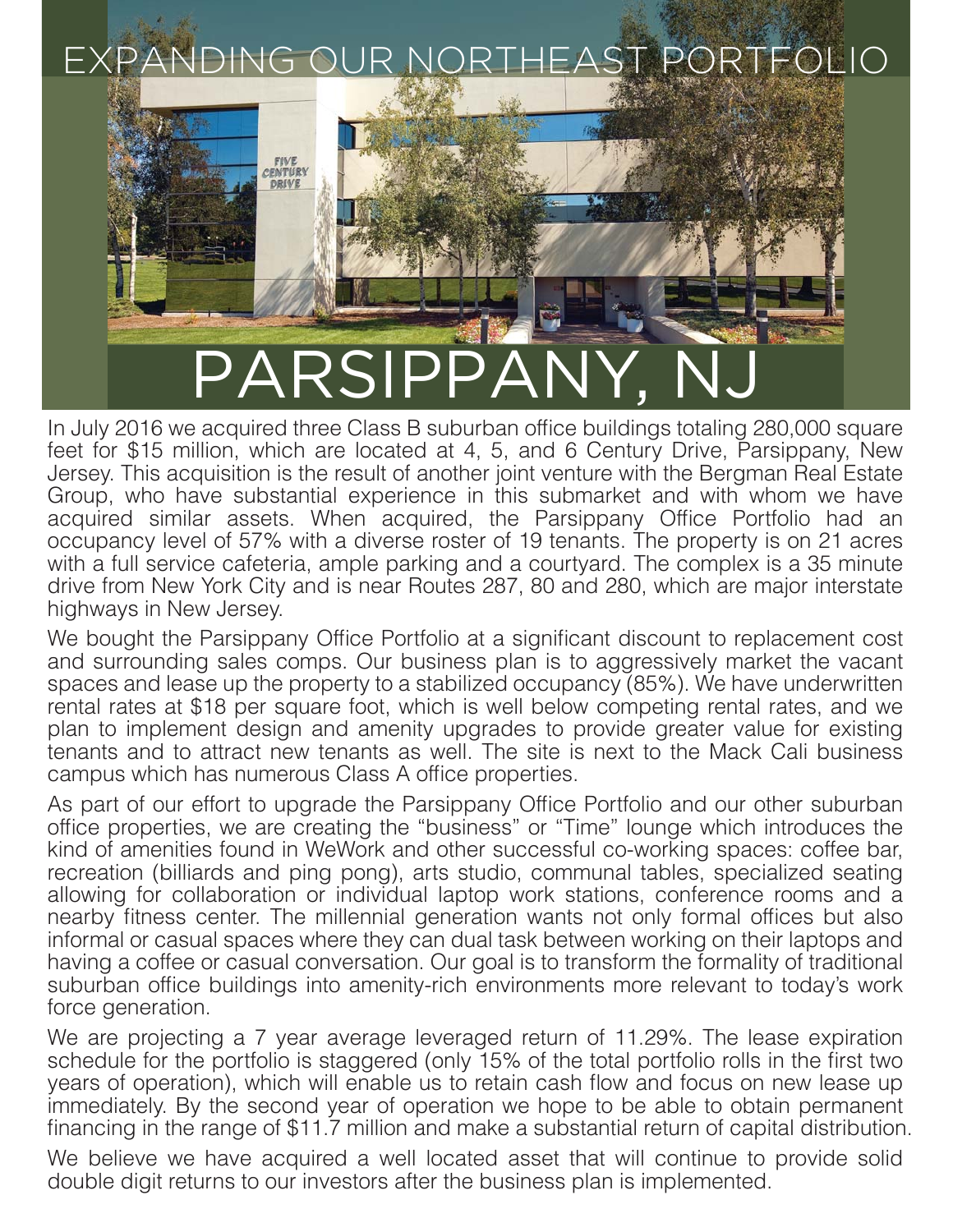

### INVESTING IN DETROIT

In continuation of our optimism and investment in the suburban Detroit area, we recently acquired the Airport Park complex, which is a portfolio of 22 one story light industrial buildings and one single story Class C office building totaling 665,000 square feet. These buildings are located at 9300 Harrison Road in Romulus, Michigan and are across from the Detroit Metropolitan Wayne County Airport and about a quarter mile from I-94 with access to I-275 and I-96.

In October 2015 we purchased the Airport Park complex for \$17.85 million as part of a reinvestment program from the highly successful sale of our industrial property in Long Island City at Austell Place. The acquisition was an all-cash purchase and represented the majority of the net proceeds of the Austell Place sale. We budgeted an additional \$975,000 for working capital and capital improvement. As of the date of purchase, the Airport Park buildings were approximately 88% occupied.

We are pleased to report that the Romulus property is now 93% leased with rising rents. The physical features of the industrial buildings are especially advantageous with modest depth of 115 feet for ease of loading and docks at every 1,800 square feet, which allows subdivision for tenants. We are also marketing the occupied office building for retail uses as its location is appropriate for retail tenants as well as office tenants.

Because of our successful lease up, we have commenced quarterly distributions at the rate of 7% per annum on invested capital and have been able to fund our additional capital needs from existing cash flow. We are also in a position to seek permanent financing, which will then allow a substantial return of capital to our investors.

We believe we have acquired a very strong replacement property from the sale of a highly valued asset in Long Island City.